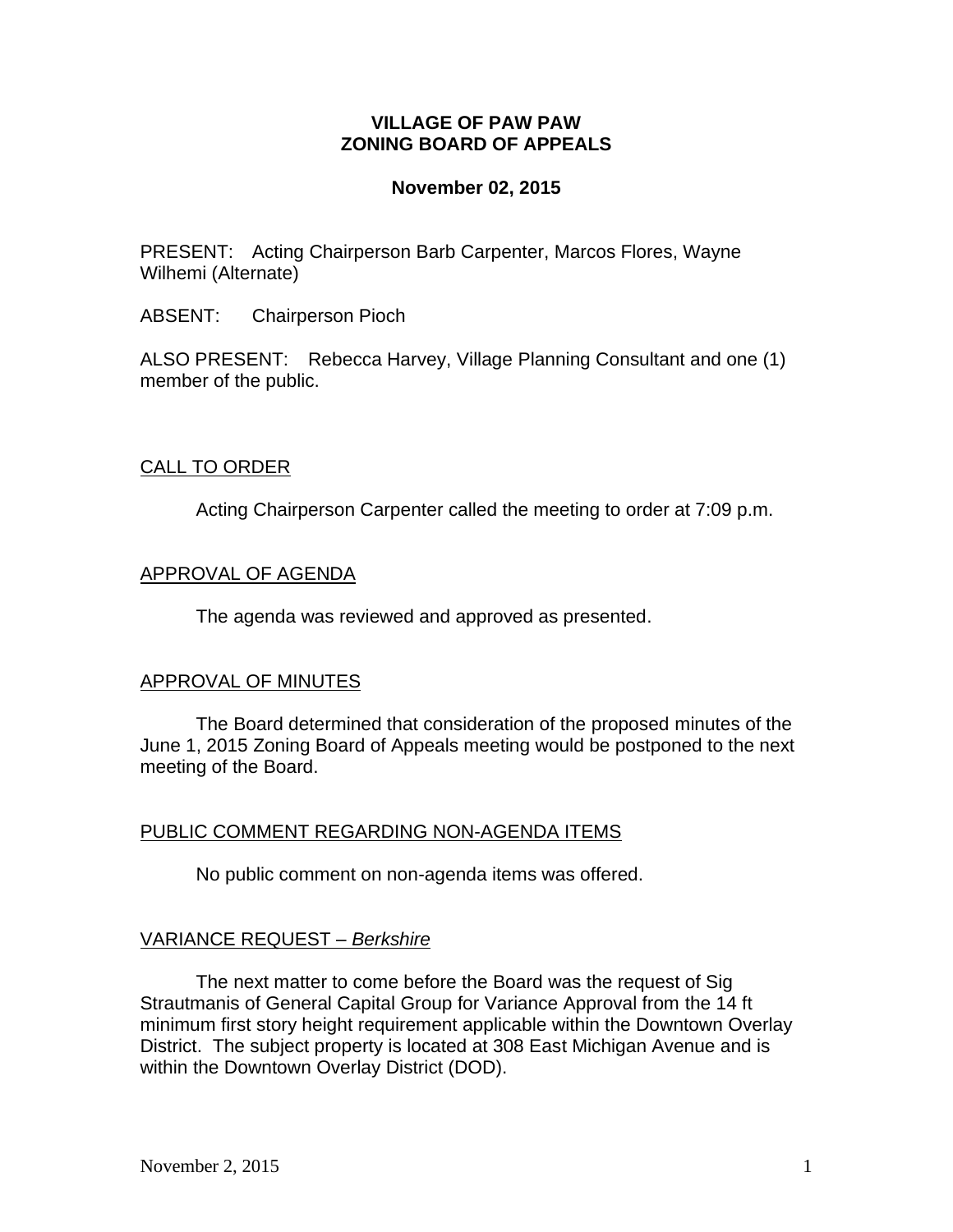Sig Strautmanis of General Capital Group was present on behalf of the application. He provided an overview of the Berkshire project (three-story mixed use senior housing development), noting the history of the December 5, 2013 proposal/approval, the subsequent reduction in the number of residential units from 60 to 42 in response to MSHDA market findings, and minor site changes proposed to coordinate with Village Pharmacy renovations.

Mr. Strautmanis explained that the building has been refined to be slightly smaller than originally approved but that the building and site design will remain largely unaltered. He added that the exterior air conditioning units were also removed in the building refinement. He stated that a renewal of the December 5, 2013 site plan approval is scheduled for Planning Commission consideration on December 3, 2015.

Mr. Strautmanis explained that Section 42-254 A. establishes a maximum building height of 42 ft and 3 stories and a minimum first story height of 14 ft, floor to floor. He stated that variance approval is requested to allow for a proposed 12 ft floor to floor height on the first floor.

In support of the variance request, Mr. Strautmanis noted the following:

- the subject site is unique for downtown due to its size; the parcel is large enough to accommodate a building configuration that allows commercial space in the front and residential space to the rear;
- the 14 ft first story height minimum in the downtown area envisions occupancy by commercial space . . where a taller first story is desired;
- a 10 ft first story height is preferred for residential space due to operational costs (heating, cooling, etc)
- a mix of uses (residential/commercial) on the same story creates a ceiling height discrepancy;
- different first story heights creates second story floor problems; (ie. need for steps, etc.)
- a 12 ft first story height is proposed for both ground floor occupancies;
- the second and third stories will be 10 ft in height which will help make the 12 ft ground floor appear taller;
- the proposed awnings and storefront glass will give the illusion of a 14 ft first story height; visually looks taller and gives height to the ground floor;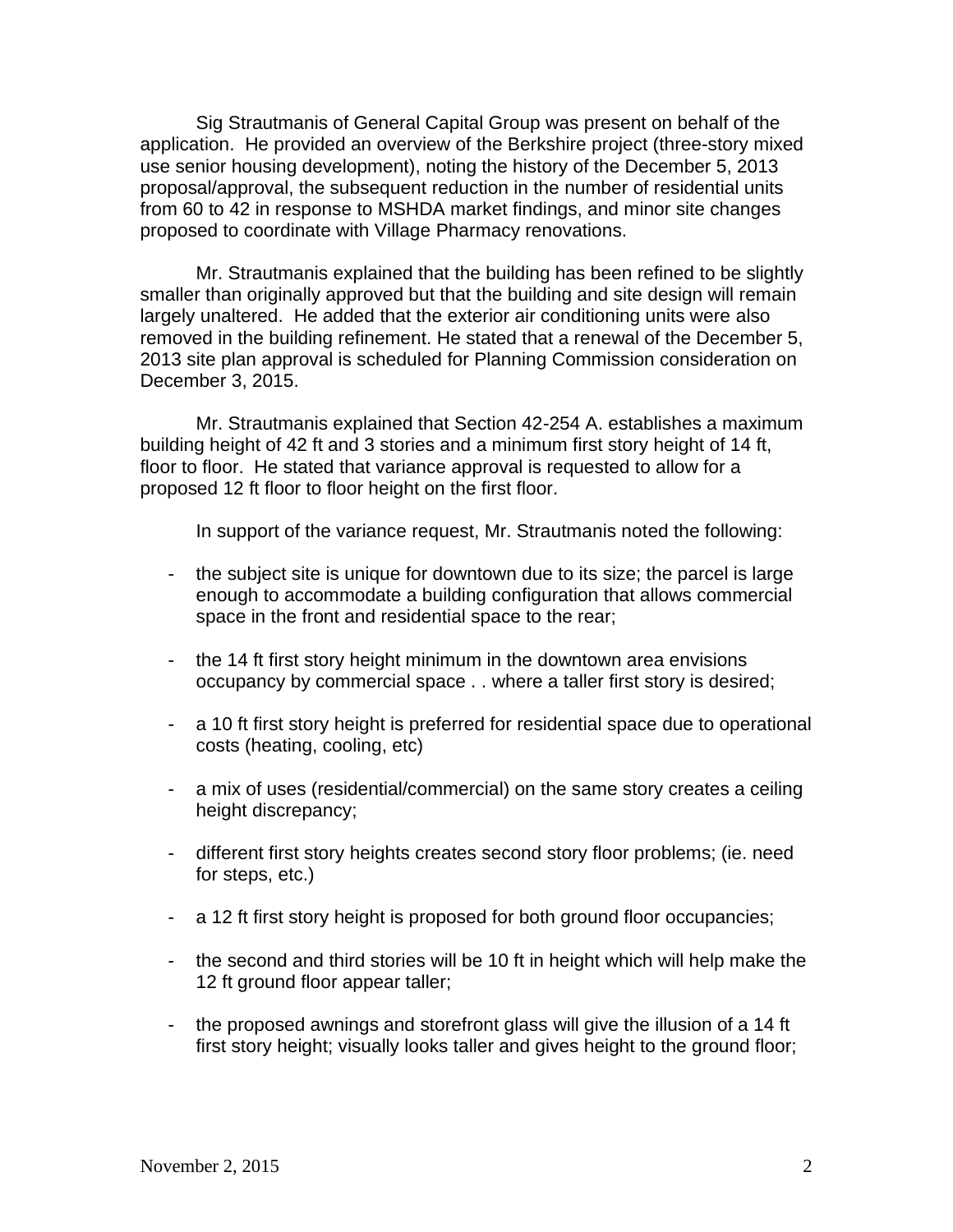- the building façade uses brick building ends and piers to further emphasize the vertical appearance of the building *(reference building elevations)*
- existing buildings within the downtown have varied first floor heights; the proposed 12 ft first floor height would not be inconsistent with the fabric of the downtown *(reference Site Plan – Sheet C2.0)*

No public comment was offered on the matter.

In response to Board questions, Ms. Harvey explained that Section 42-257 – *Modifications to Architectural Requirements* applies to the 'architectural requirements' set forth in Sections 42-255 and 42-256 and not the 'development standards' set forth in Section 42-254.

The Board then proceeded with a review of the variance criteria set forth in Section 42-66, noting the following findings:

- 1. The proposed development occupies a large portion of a downtown block - - resulting in a floor plan layout that includes ground floor commercial and residential; a 14 ft first floor height is desired for commercial space but unmarketable in residential space (cost to heat, boxy, difficult for senior residents); providing a 14 ft first floor height in the commercial space but not in the residential space will create a need for 2 floor levels on each upper floor . . also undesirable for senior residents; the proposed 12 ft floor height for ground floor commercial space will meet the intent of the form base code; the proposed 12 ft floor height for ground floor residential space will maintain the marketability of all floors.
- 2. Most property within the downtown is occupied by buildings with only ground floor commercial - - residential occupancy is limited to the upper stories;
- 3. The proposed modification in first story height will not alter the approved building design that was found to serve as a positive transition from the residential buildings to the east to the 2-story downtown buildings to the west; the architectural design and placement of the building will continue to be consistent with existing downtown buildings; all other applicable architectural requirements will be met; the proposed architectural elements will visually give height to the first floor; and, first floor heights in existing downtown buildings vary from 14 ft.
- 4. The condition of the property is not of a 'general or recurrent nature' and does not justify an amendment to the Ordinance.